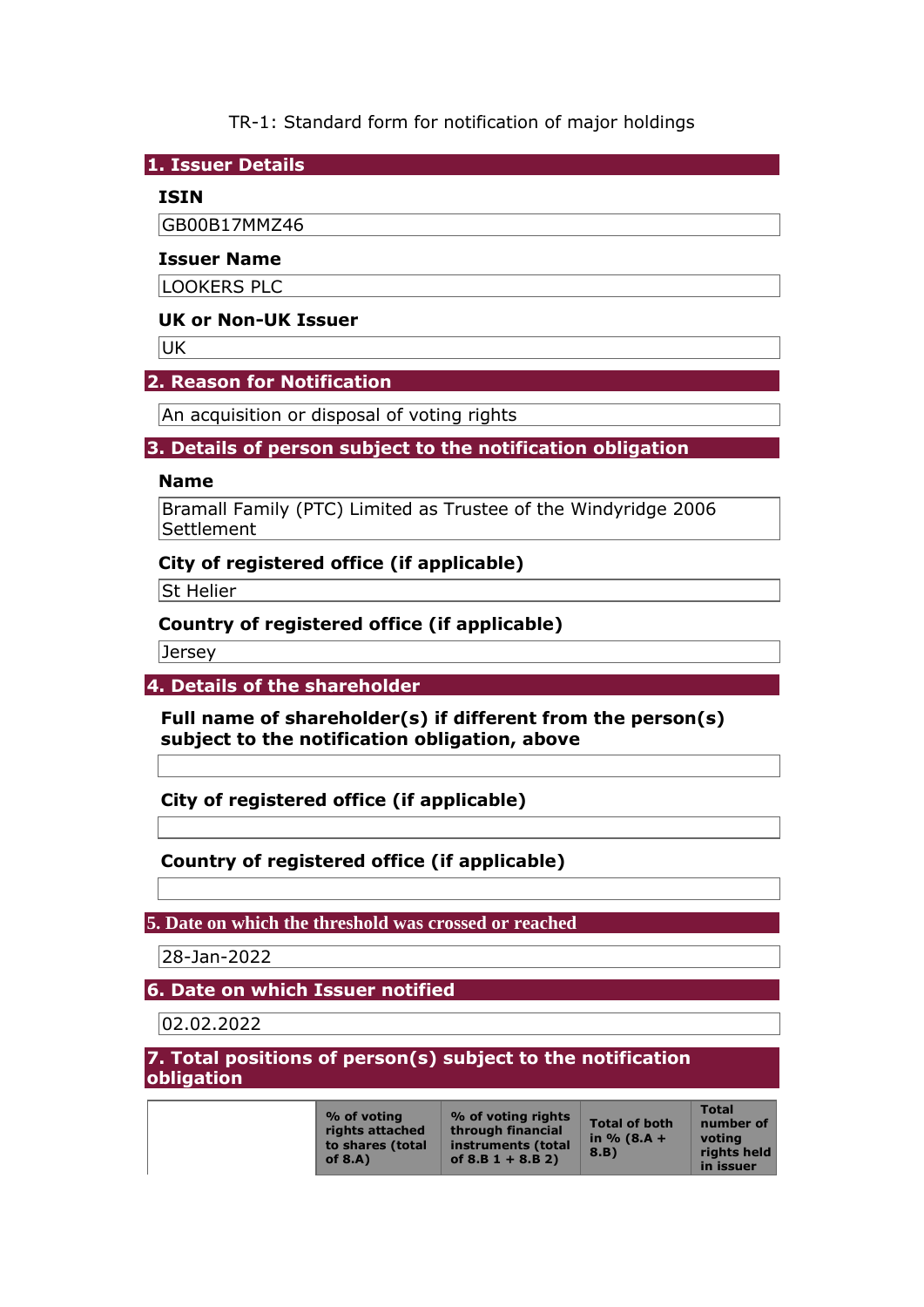| Resulting<br>situation on the<br>date on which<br>threshold was<br>crossed or<br>reached | 0.000000 | 0.000000 | 0.000000 |  |
|------------------------------------------------------------------------------------------|----------|----------|----------|--|
| Position of<br>previous<br>notification (if<br>applicable)                               |          |          |          |  |

### **8. Notified details of the resulting situation on the date on which the threshold was crossed or reached**

#### **8A. Voting rights attached to shares**

| <b>Class/Type of</b><br>shares ISIN code(if direct voting<br>possible) | Number of | Number of<br>indirect voting<br>rights (DTR5.1) rights (DTR5.2.1) | % of direct voting<br>rights (DTR5.1) | $\sim$ of indirect<br>voting rights<br>(DTR5.2.1) |
|------------------------------------------------------------------------|-----------|-------------------------------------------------------------------|---------------------------------------|---------------------------------------------------|
| GB00B17MMZ46                                                           |           |                                                                   | 0.000000                              | 0.000000                                          |
| Sub Total 8.A                                                          |           |                                                                   | 0.000000%                             |                                                   |

# **8B1. Financial Instruments according to (DTR5.3.1R.(1) (a))**

| <b>Type of financial</b><br>instrument | date | <b>Expiration Exercise/conversion</b><br>period | Number of voting rights that<br>may be acquired if the<br>instrument is<br>exercised/converted | $\%$ of<br>votina<br>rights |
|----------------------------------------|------|-------------------------------------------------|------------------------------------------------------------------------------------------------|-----------------------------|
| Sub Total 8.B1                         |      |                                                 |                                                                                                |                             |

**8B2. Financial Instruments with similar economic effect according to (DTR5.3.1R.(1) (b))** 

| <b>Type of</b><br>financial<br>instrument | <b>Expiration</b><br>date | Exercise/conversion<br>period | Physical or cash Number of<br>settlement | voting rights | $\%$ of<br>votina<br>riahts |
|-------------------------------------------|---------------------------|-------------------------------|------------------------------------------|---------------|-----------------------------|
| Sub Total 8.B2                            |                           |                               |                                          |               |                             |

## **9. Information in relation to the person subject to the notification obligation**

2. Full chain of controlled undertakings through which the voting rights and/or the financial instruments are effectively held starting with the ultimate controlling natural person or legal entities (please add additional rows as necessary)

| <b>Ultimate</b><br>controlling person undertaking | <b>Name of controlled</b>                    | $\%$ of voting<br>rights if it<br>equals or is<br>higher than the<br>notifiable<br>threshold | % of voting<br>rights through<br>financial<br>instruments if it<br>equals or is<br>higher than the<br>notifiable<br>threshold | Total of both if it<br>equals or is higher<br>than the notifiable<br>threshold |
|---------------------------------------------------|----------------------------------------------|----------------------------------------------------------------------------------------------|-------------------------------------------------------------------------------------------------------------------------------|--------------------------------------------------------------------------------|
| D.C.A.<br>Bramall and<br>Family                   | <b>Bramall</b><br>Family (PTC)<br>Limited as | 0.000000                                                                                     | 0.000000                                                                                                                      | 0.000000%                                                                      |